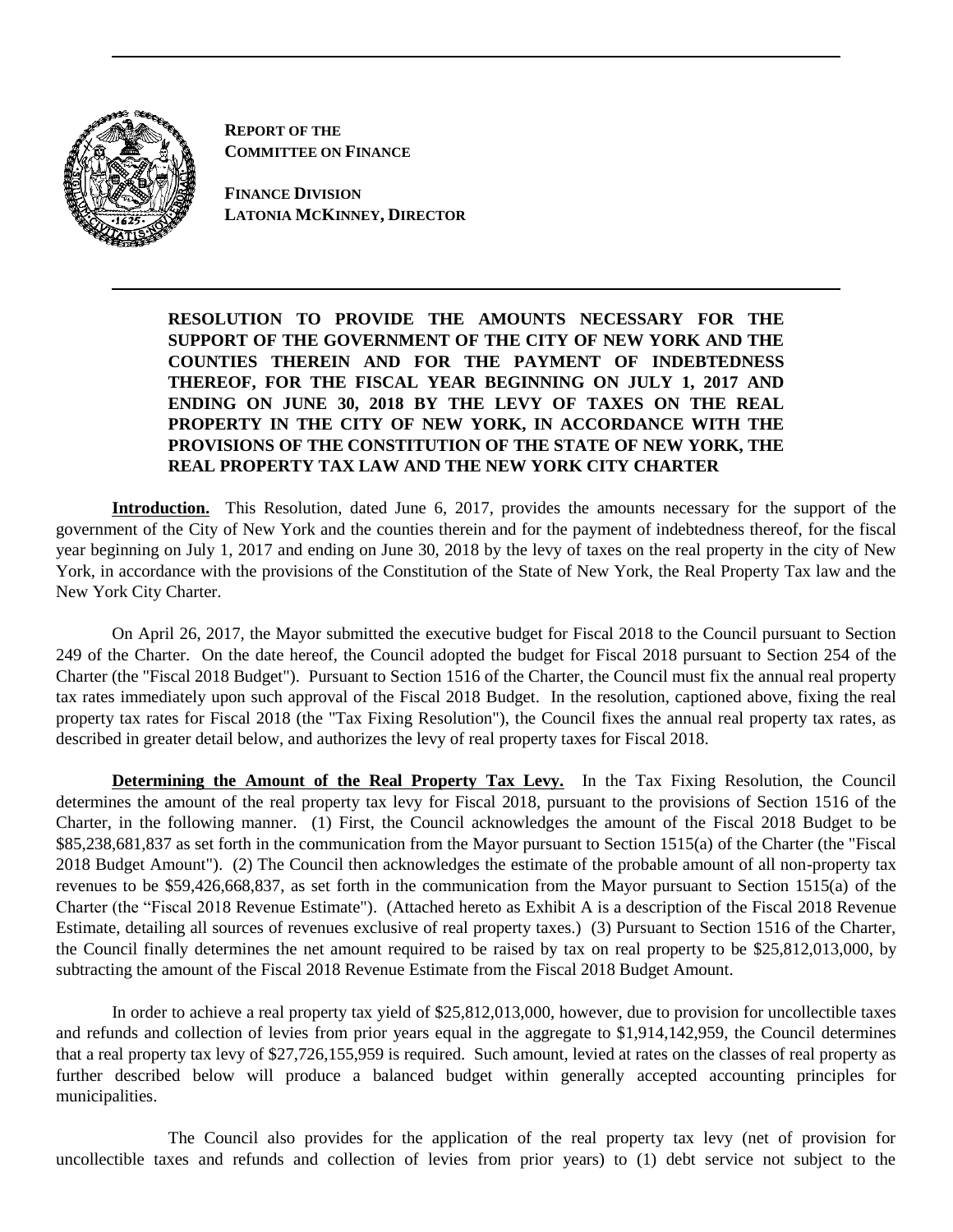constitutional operating limit, (2) debt service subject to the constitutional operating limit and (3) the Fiscal 2018 Budget in excess of the amount of the Fiscal 2018 Revenue Estimate.

**Authorizing and Fixing the Real Property Tax Rates.** After having determined the amount of the real property tax levy, the Council authorizes and fixes the real property tax rates. On May 25, 2017, the Commissioner of the Department of Finance (the "Commissioner") delivered the certified assessment rolls for all real property assessable for taxation in the City in each borough thereof for Fiscal 2018 to the Council, pursuant to Section 1514 of the Charter (the "Fiscal 2018 Assessment Rolls"). On June 6, 2017 the Council adopted a resolution in which the Council computed and certified the current base proportion, the current percentage and the base percentage of each class of real property in the City for Fiscal 2017 (the "Current Base Proportion Resolution"), pursuant to Section 1803-a (1) of the Real Property Tax Law. On June 6, 2017, pursuant to Section 1803-a of the Real Property Tax Law, the Council adopted a resolution in which the Council adjusted the current base proportions of each class of real property in the City for Fiscal 2018, to reflect the additions to, and full or partial removal from, the Fiscal 2018 Assessment Rolls (the "Adjusted Base Proportion Resolution").

The following sections describe the determinations the Council must make before it fixes the real property tax rates and the process by which the Council fixes the real property tax rates.

*Assessed Valuation Calculations.* In the Tax Fixing Resolution, the Council sets out the assessed valuation calculations of taxable real property in the City by class within each borough of the City. Next, the Council sets out the assessed valuation (1) by class of real property for the purpose of taxation (exclusive of the assessed valuation of veterans' real property exempt under state law from tax for general purposes but subject to tax for school purposes) in each borough of the City and (2) by class of veterans' real property subject to tax for school purposes in each borough of the City.

*Compliance with Constitutional Operating Limit Provisions.* In the Tax Fixing Resolution, the Council also provides evidence of compliance with constitutional operating limit provisions. The Council determines that the amount to be levied by tax on real property for the Fiscal 2018 Budget does not exceed the limit imposed by Section 10, Article VIII of the Constitution of the State of New York, as amended, and Article 12-A of the Real Property Tax Law (the "Operating Limit Provisions"). The Operating Limit Provisions require that the City not levy taxes on real property in any fiscal year in excess of an amount equal to a combined total of two and one-half percent (2 ½%) of the average full valuation of taxable real property in the City, determined by taking the assessed valuations of taxable real property on the last completed assessment roll and the four (4) preceding assessment rolls of the City and applying thereto the special equalization ratio which such assessed valuations of each such roll bear to the full valuations as fixed and determined by the State Office of Real Property Services ("ORPS"), minus (i) the amount to be raised by tax on real property in such year for the payment of the interest on and the redemption of certificates of other evidence of indebtedness described in the Constitution and (ii) the aggregate amount of business improvement district charges exclusive of debt service. (Attached hereto as Exhibit B is a description of net reductions of the amounts to be raised by the Fiscal 2018 tax levy as authorized by New York State law for purposes of the Operating Limit determination.)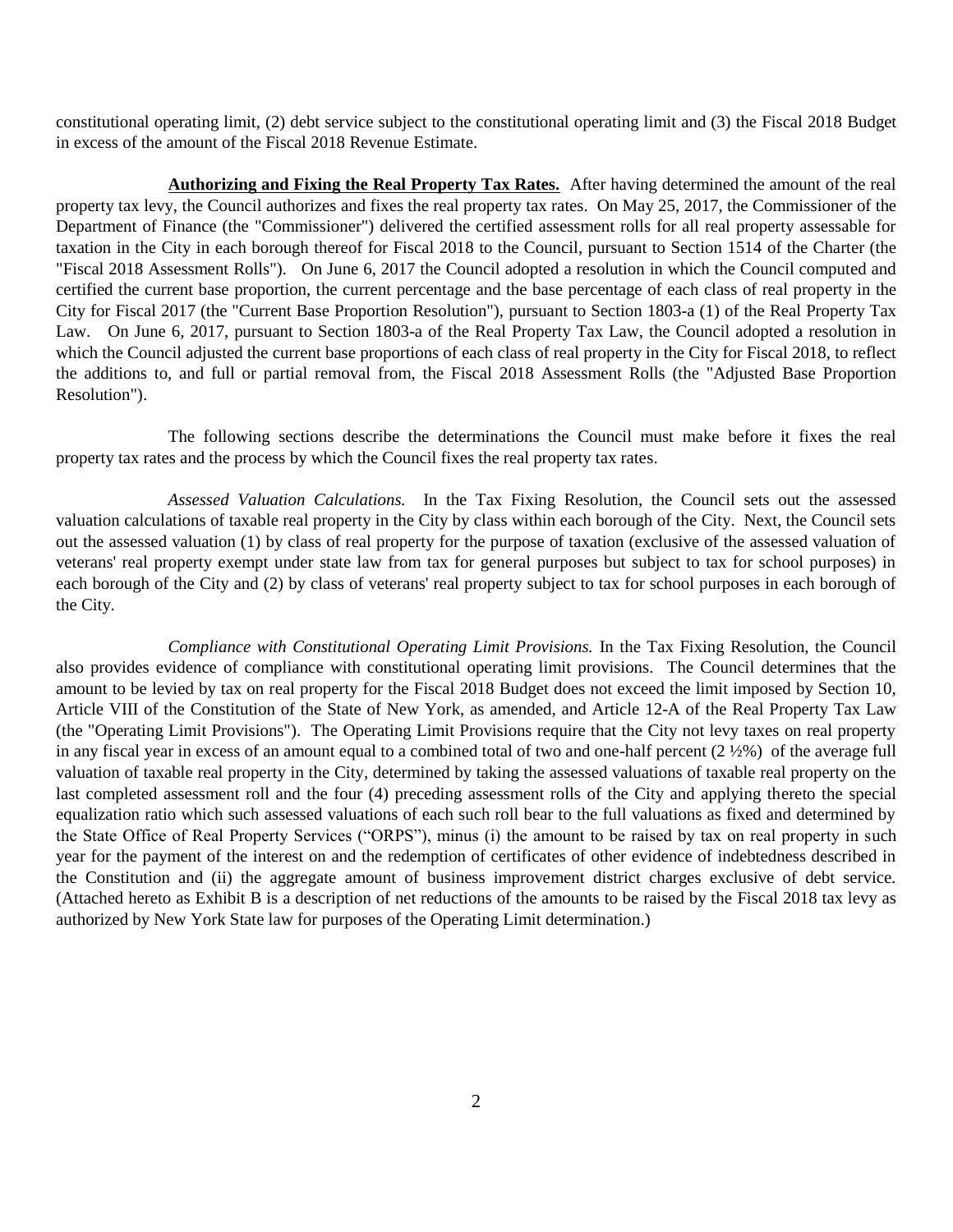*Adjusted Base Proportions.* The Tax Fixing Resolution sets forth the adjusted base proportions for Fiscal 2018, pursuant to the Adjusted Base Proportion Resolution, to be used in determining the Fiscal 2018 tax rates for the four classes of properties.

*Tax Rates on Adjusted Base Proportions.* Finally, in the Tax Fixing Resolution, the Council authorizes and fixes, pursuant to Section 1516 of the Charter, the rates of tax for Fiscal 2018 by class upon: (1) each dollar of assessed valuation of real property subject to taxation for all purposes of, and within, the City, as fixed in cents and thousandths of a cent per dollar of assessed valuation, as follows:

and (2) each dollar of assessed valuation of veterans' real property exempt under state law from tax for general purposes but subject to tax for school purposes of, and within, the City, as fixed in cents and thousandths of a cent per dollar of assessed valuation, as follows:

| All One-, Two- and Three-Family |  |
|---------------------------------|--|
|                                 |  |
|                                 |  |
|                                 |  |
|                                 |  |
|                                 |  |
|                                 |  |
|                                 |  |

**Authorization of the Levy of Property Taxes for Fiscal 2018.** The Council authorizes and directs the Commissioner, pursuant to Section 1517 of the Charter, to set down in the Fiscal 2018 Assessment Rolls, opposite to the several sums set down as the valuation of real property, the respective sums to be paid as a tax thereon and add and set down the aggregate valuations of real property in the boroughs of the City and send a certificate of such aggregate valuation in each such borough to the State Comptroller. The Tax Fixing Resolution then requires the City Clerk to procure the proper warrants, in the form attached thereto, such warrants to be signed by the Public Advocate and countersigned by the City Clerk.

The Tax Fixing Resolution would take effect as of the date of adoption of the Fiscal 2018 Budget.

Accordingly, the Committee on Finance recommends adoption of the Tax Fixing Resolution.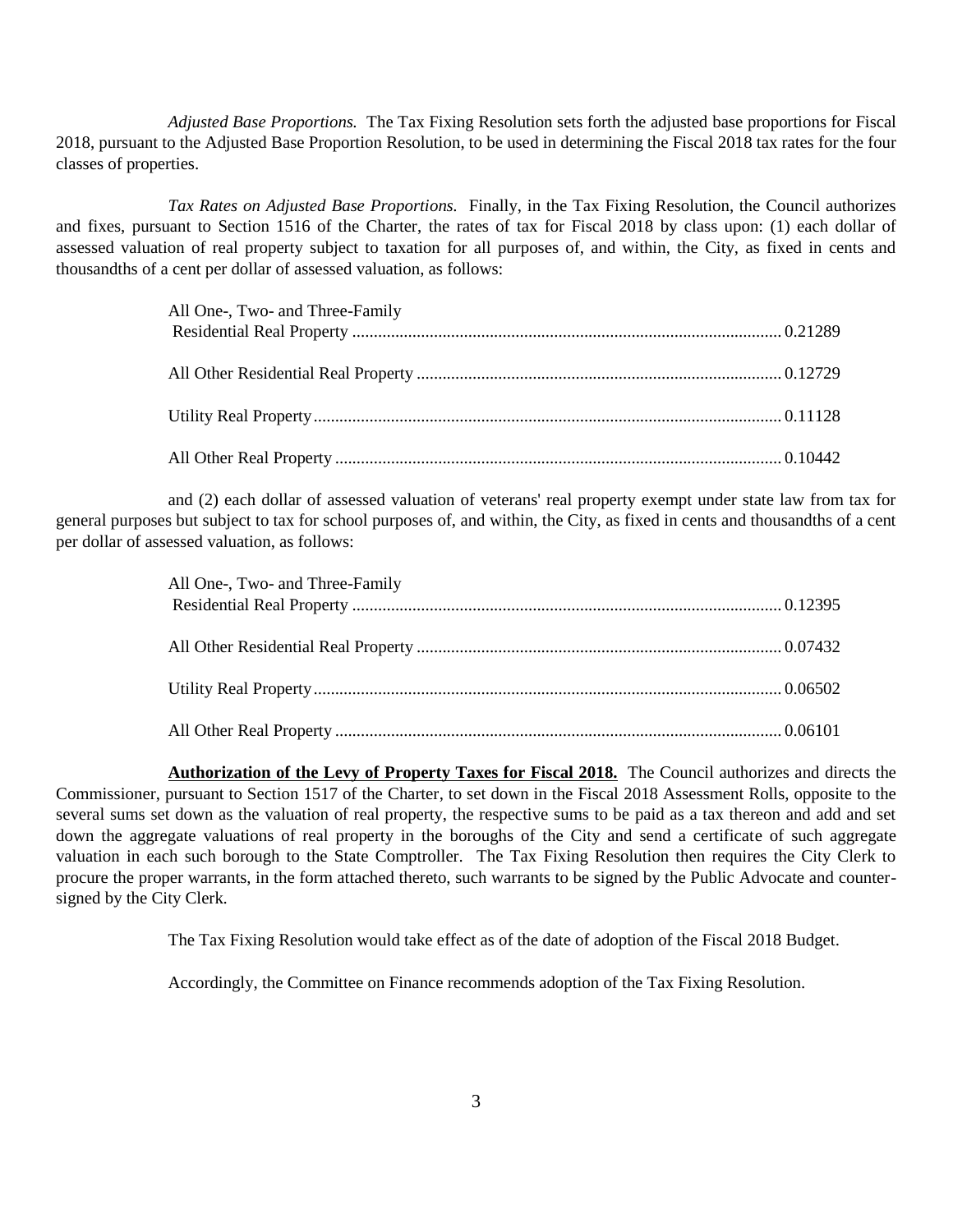### **Exhibit A**

# **ESTIMATED FISCAL YEAR 2018 REVENUE OTHER THAN REAL PROPERTY TAXES Summarizing by Source of Revenue**

| Taxes (excluding Real Estate Taxes):<br>11,841,000,000<br>3,890,000,000<br>848,000,000<br>382,000,000<br>$\theta$<br>934,000,000<br>2,137,000,000<br>1,364,000,000<br>42,000,000<br>570,000,000<br>54,000,000<br>$\theta$<br>1,220,000<br>397,200,000<br>156,000,000<br>25,000,000<br>29,000,000<br>60,000,000<br>200,000<br>6,000,000<br>50,000<br>(33,000,000)<br>80,000<br>State Tax Relief Program ("STAR") for Personal Income and Real Property Taxes<br>202,000,000<br>\$ 30,224,750,000<br>674,160,000<br>109,750,000<br>989,368,610<br>1,401,676,000<br>250,965,000<br>913,925,000<br>333,001,008 | Source of Revenue      | <b>Estimate of Revenue</b> |
|------------------------------------------------------------------------------------------------------------------------------------------------------------------------------------------------------------------------------------------------------------------------------------------------------------------------------------------------------------------------------------------------------------------------------------------------------------------------------------------------------------------------------------------------------------------------------------------------------------|------------------------|----------------------------|
|                                                                                                                                                                                                                                                                                                                                                                                                                                                                                                                                                                                                            |                        |                            |
|                                                                                                                                                                                                                                                                                                                                                                                                                                                                                                                                                                                                            |                        |                            |
|                                                                                                                                                                                                                                                                                                                                                                                                                                                                                                                                                                                                            |                        |                            |
|                                                                                                                                                                                                                                                                                                                                                                                                                                                                                                                                                                                                            |                        |                            |
|                                                                                                                                                                                                                                                                                                                                                                                                                                                                                                                                                                                                            |                        |                            |
|                                                                                                                                                                                                                                                                                                                                                                                                                                                                                                                                                                                                            |                        |                            |
|                                                                                                                                                                                                                                                                                                                                                                                                                                                                                                                                                                                                            |                        |                            |
|                                                                                                                                                                                                                                                                                                                                                                                                                                                                                                                                                                                                            |                        |                            |
|                                                                                                                                                                                                                                                                                                                                                                                                                                                                                                                                                                                                            |                        |                            |
|                                                                                                                                                                                                                                                                                                                                                                                                                                                                                                                                                                                                            |                        |                            |
|                                                                                                                                                                                                                                                                                                                                                                                                                                                                                                                                                                                                            |                        |                            |
|                                                                                                                                                                                                                                                                                                                                                                                                                                                                                                                                                                                                            |                        |                            |
|                                                                                                                                                                                                                                                                                                                                                                                                                                                                                                                                                                                                            |                        |                            |
|                                                                                                                                                                                                                                                                                                                                                                                                                                                                                                                                                                                                            | Other:                 |                            |
|                                                                                                                                                                                                                                                                                                                                                                                                                                                                                                                                                                                                            |                        |                            |
|                                                                                                                                                                                                                                                                                                                                                                                                                                                                                                                                                                                                            |                        |                            |
|                                                                                                                                                                                                                                                                                                                                                                                                                                                                                                                                                                                                            |                        |                            |
|                                                                                                                                                                                                                                                                                                                                                                                                                                                                                                                                                                                                            |                        |                            |
|                                                                                                                                                                                                                                                                                                                                                                                                                                                                                                                                                                                                            |                        |                            |
|                                                                                                                                                                                                                                                                                                                                                                                                                                                                                                                                                                                                            |                        |                            |
|                                                                                                                                                                                                                                                                                                                                                                                                                                                                                                                                                                                                            |                        |                            |
|                                                                                                                                                                                                                                                                                                                                                                                                                                                                                                                                                                                                            |                        |                            |
|                                                                                                                                                                                                                                                                                                                                                                                                                                                                                                                                                                                                            |                        |                            |
|                                                                                                                                                                                                                                                                                                                                                                                                                                                                                                                                                                                                            |                        |                            |
|                                                                                                                                                                                                                                                                                                                                                                                                                                                                                                                                                                                                            |                        |                            |
|                                                                                                                                                                                                                                                                                                                                                                                                                                                                                                                                                                                                            |                        |                            |
|                                                                                                                                                                                                                                                                                                                                                                                                                                                                                                                                                                                                            |                        |                            |
|                                                                                                                                                                                                                                                                                                                                                                                                                                                                                                                                                                                                            |                        |                            |
|                                                                                                                                                                                                                                                                                                                                                                                                                                                                                                                                                                                                            |                        |                            |
|                                                                                                                                                                                                                                                                                                                                                                                                                                                                                                                                                                                                            | Miscellaneous Revenue: |                            |
|                                                                                                                                                                                                                                                                                                                                                                                                                                                                                                                                                                                                            |                        |                            |
|                                                                                                                                                                                                                                                                                                                                                                                                                                                                                                                                                                                                            |                        |                            |
|                                                                                                                                                                                                                                                                                                                                                                                                                                                                                                                                                                                                            |                        |                            |
|                                                                                                                                                                                                                                                                                                                                                                                                                                                                                                                                                                                                            |                        |                            |
|                                                                                                                                                                                                                                                                                                                                                                                                                                                                                                                                                                                                            |                        |                            |
|                                                                                                                                                                                                                                                                                                                                                                                                                                                                                                                                                                                                            |                        |                            |
|                                                                                                                                                                                                                                                                                                                                                                                                                                                                                                                                                                                                            |                        |                            |
|                                                                                                                                                                                                                                                                                                                                                                                                                                                                                                                                                                                                            |                        | 4,672,845,618<br>S.        |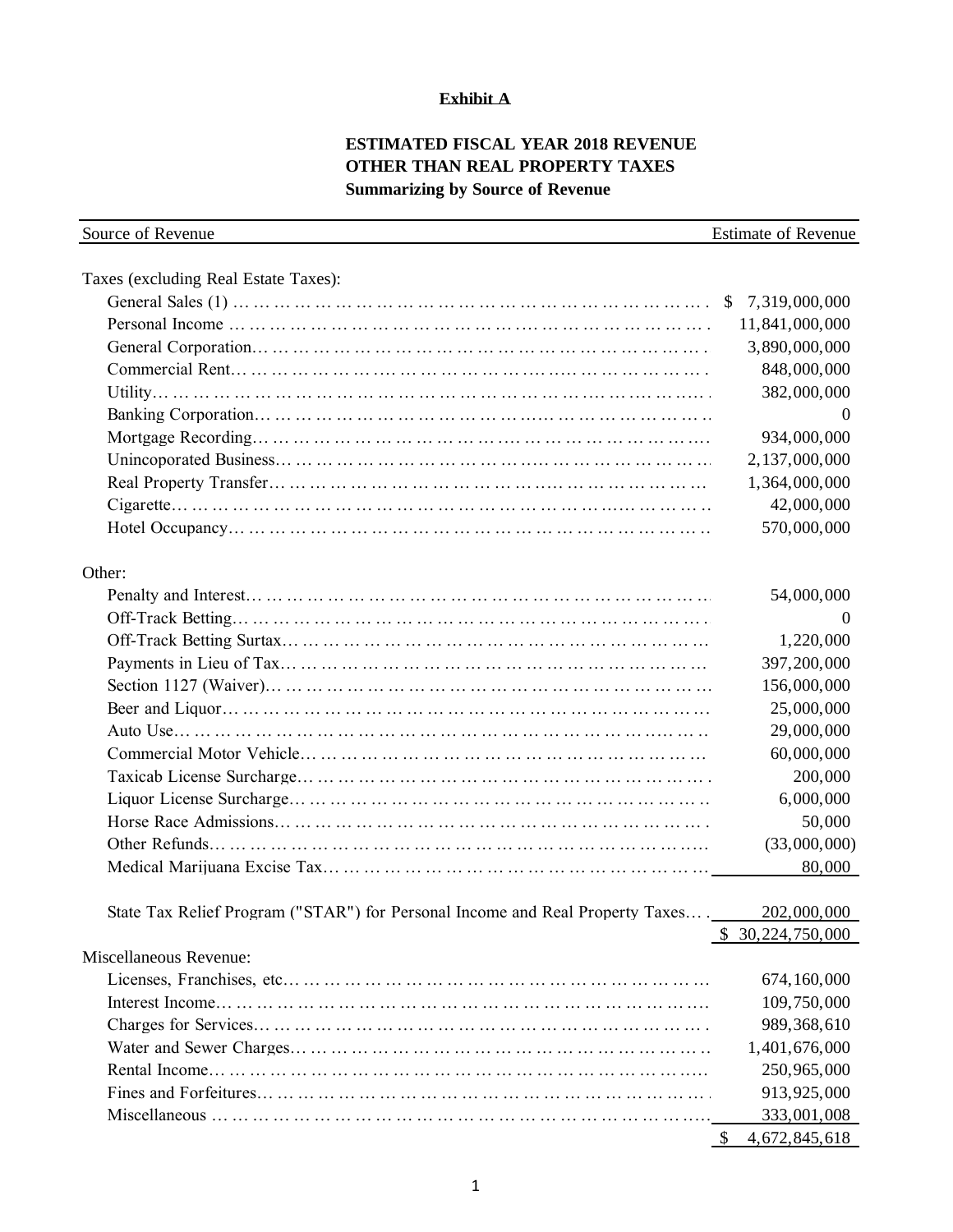### **Exhibit A**

### **ESTIMATED FISCAL YEAR 2018 REVENUE OTHER THAN REAL PROPERTY TAXES Summarizing by Source of Revenue**

| Source of Revenue                      | Estimate of       |
|----------------------------------------|-------------------|
|                                        | Revenue           |
| Grants:                                |                   |
|                                        |                   |
|                                        |                   |
|                                        | 22, 215, 204, 775 |
| Unrestricted State and Federal Aid:    |                   |
|                                        | $\boldsymbol{0}$  |
|                                        |                   |
|                                        |                   |
|                                        | 670, 209, 156     |
|                                        | 850,000,000       |
|                                        | (86,600,000)      |
|                                        |                   |
| Amount of Estimated Revenue other than |                   |
|                                        |                   |

#### FOOTNOTES

(1) Fiscal 2018 administrative expenses of the New York State Financial Control Board ("FCB") and the Office of the State Deputy Comptroller ("OSDC"), the "State Oversight Retention Requirements", have been treated only for accounting and financial reporting purposes of the City as if they were City expenditures. Consequently, the above estimates of General Fund receipts for Fiscal 2017 do not reflect anticipated reductions in amounts to be received by the City from the four and a half percent sales tax levied in the City (the "City Sales tax") pursuant to State Oversight Retention Requirements. In fact, the State Oversight Rentention Requirements are to be retained by the State from the City Sales Tax and will therefore reduce the funds which are paid to the City from the City Sales Tax. This presentation of State Oversight Renention Requirements (instead of being shown as a reduction in City Sales Tax) has no bearing on the statutpry relationship between the City, on the one hand, and the FCB and OSDC, on the other hand.